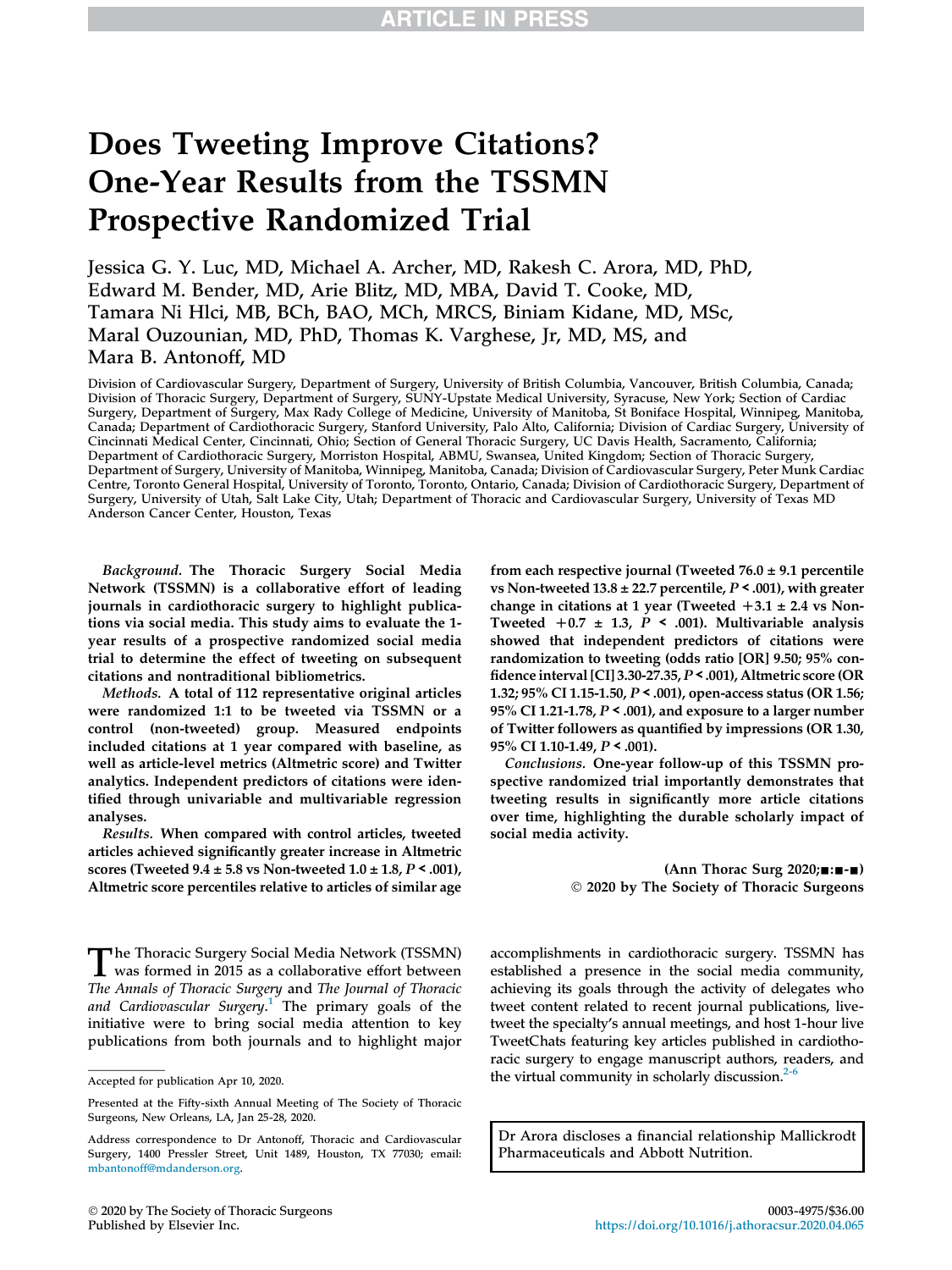Article level metrics (Altmetrics) are emerging as an important measure of academic impact $^7$  and are intended to be a complementary online dimension to traditional citation-based metrics with real-time data addressing how articles are shared and discussed globally. Importantly, previous investigations have demonstrated that high levels of online social media attention are correlated with subsequent increases in article access and citations.<sup>8</sup>

We have previously reported on short-term results of a prospective randomized trial demonstrating that scheduled tweeting of original research published in The Annals of Thoracic Surgery and The Journal of Thoracic and Cardiovascular Surgery via TSSMN improves early nontraditional bibliometrics of dissemination.<sup>9</sup> The present study aims to evaluate the longer-term impact (1 year) after completion of the prospective randomized social media trial, of tweeting on citations and whether nontraditional bibliometrics correlate with citations over time.

# Patients and Methods

## Inclusion Criteria

One hundred twelve representative original scientific articles published from 2017-2018 in The Annals of Thoracic Surgery and The Journal of Thoracic and Cardiovascular Surgery were randomly selected for inclusion in the study. Of the 112 articles, 56 (50%) articles, equally distributed among research categories (education, general thoracic surgery, adult cardiac surgery, congenital cardiac surgery), were then randomly allocated to the group to be tweeted and 56 (50%) were allocated to the control group (non-tweeted).

# Exclusion Criteria

Articles that were not reporting on original scientific research were excluded— i.e., reviews, editorials, letters to the Editor, and case reports. Furthermore, articles that had been previously tweeted via TSSMN were also excluded from the study.

# Study Protocol

We have previously published in detail our study protocol for the present trial.<sup>9</sup> In brief, 4 articles were prospectively tweeted per day by a designated TSSMN delegate (JL) and retweeted by all other TSSMN delegates  $(n = 11)$  with a combined followership of 52,893 individuals and @TSSMN for 14 days from June 4, 2018, to June 17, 2018. TSSMN delegates were instructed to only retweet and not interact with the tweet in any other way (ie, by liking, commenting, or clicking on the media content, URL [uniform resource locator], or hashtag) for the purposes of standardization. The headline and social media summary were standardized to be written in simple English to convey the main point of each article, the authors and institutions involved in the study, and a link to the full-text version of the article on the respective journal's website. Each article served as its own baseline

control. In addition, to further reduce the possibility of unmeasured confounders by using a randomized design, each article was also compared to a control article that was published in the same issue, of the same article type and research category. For the control group, no tweets or social media activity were planned.

# Study Design

A power calculation was not performed because the relevant effect size for this study remains unknown. A size of 56 articles to be tweeted was chosen so that 4 articles could be tweeted per day at various times over a course of focused tweeting of 14 days. This study was intended to simulate and evaluate the effect of a feasible focused tweeting period with engagement of all TSSMN delegates. The study did not meet criteria for human subjects research and was exempt from review by our institutional review board.

#### Outcomes

Measured outcomes included citations at 1 year compared with baseline, as well as article-level metrics (Altmetric score) and Twitter analytics.

Article-level metrics have been proposed as an alternative way of quantifying journal impact, which is traditionally expressed as the journal impact factor. Altmetrics track the impact of publications at the article level by the digital object identifier for impact beyond citations, including Mendeley reads.<sup>9</sup> The colors of the Altmetric doughnut each represent a different source of attention and the relative amount of each color depends on which sources of attention have been garnered by a given research output. Attention from all sources is tracked in real-time or daily feeds, and, as such, the color complements of the doughnut and score may change daily.<sup>9</sup> The Altmetric score is derived from an automated algorithm and weighted by the relative importance of the medium and the mentioner.

Twitter analytics include impressions, engagements, retweets, likes, URL clicks, hashtag clicks, detail expansion, media views and media engagements. As defined by Twitter, impressions are the number of times article tweets were viewed by unique individuals, whereas engagements are the events in which individuals interacted with a tweet (retweets, likes, link clicks, etc). $10$ 

## Statistical Analyses

An intention-to-tweet analysis of all randomized articles was undertaken to compare the effect of tweeting via TSSMN vs the control group of no dedicated tweeting. Prespecified subgroups were also analyzed. Parametric continuous variables expressed as mean  $\pm$  standard deviation was compared by use of the Student's t test. Nonparametric continuous variables expressed as medians (interquartile range) were compared by use of the Mann-Whitney U test. Categorical data were expressed as counts and percentages and  $\chi^2$  test was used to analyze differences between groups. Independent predictors of citations were identified through univariable and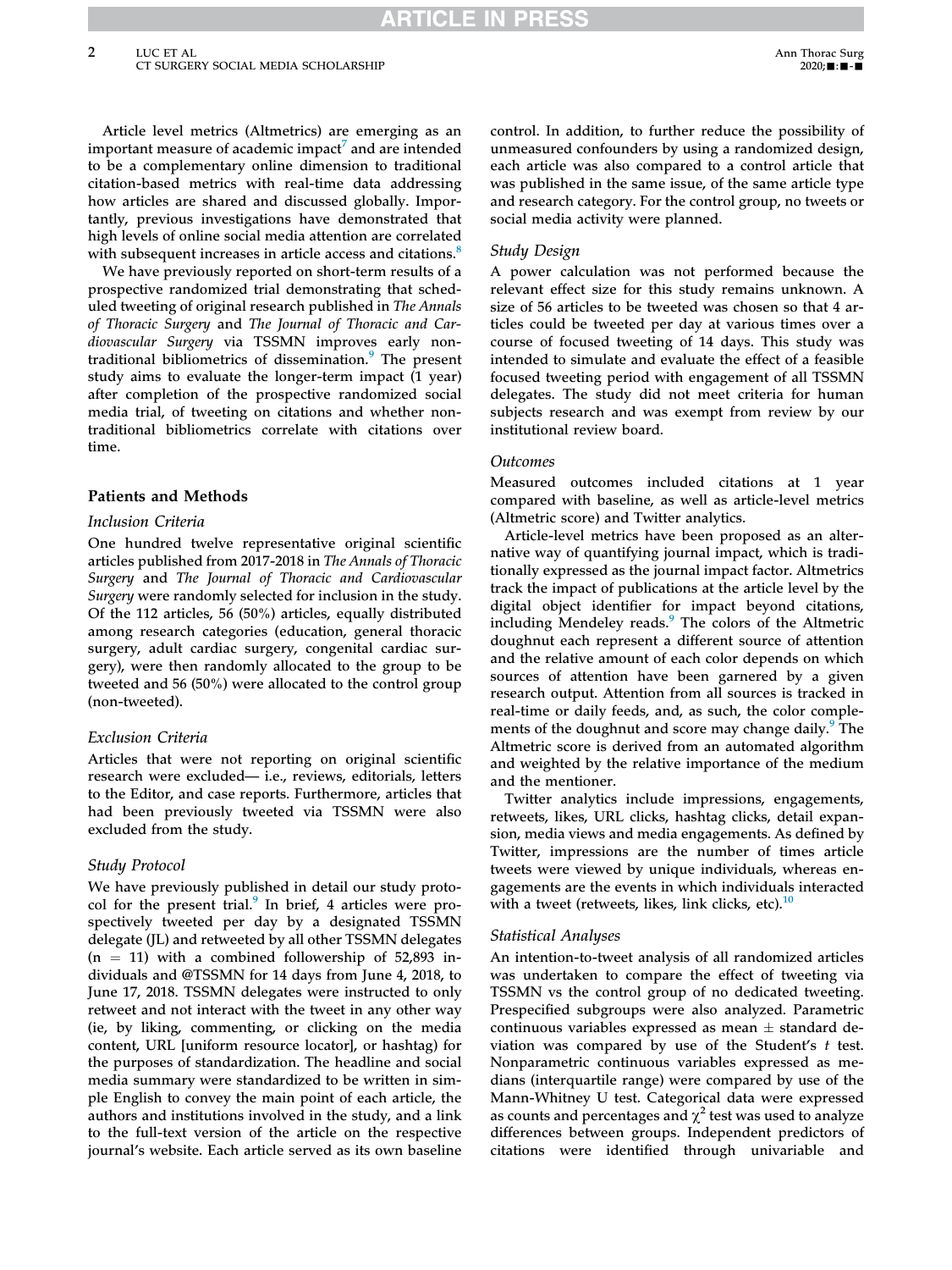multivariable regression analyses. Statistical analyses were performed using Stata (Stata Corp, College Station, TX) with significance set at a P value of .05.

## Results

#### Baseline Demographics

The combined followership of all TSSMN delegates was 52,983. In the comparison of baseline characteristics between the 56 articles that were allocated to be tweeted and the 56 articles that were used as controls, there were no differences in baseline citations, Altmetric scores, prior tweets, or social media posts, Mendeley reads, or open access status (Table 1).

## Twitter Analytics of TSSMN Tweets

Follow-up of tweeting via TSSMN at 1 year generated an average of 3569 impressions and 74 engagements per tweet for each article (Table 2). Per tweet, there was an average of 13 retweets, 10 likes, 14 link clicks to the respective journal website to view the full text, 12 detail expansions, 11 media views, and 14 media engagements.

#### Effect of Tweets on Altmetric Scores and Citations

Articles randomized to tweeting experienced a substantially greater change at 1-year follow-up in Altmetric score (Tweeted  $+9.4 \pm 5.8$  vs Non-Tweeted 1.0  $\pm$  1.8,  $p<0.001$ ), Mendeley reads (Tweeted  $+9.2 \pm 7.5$  vs Non-Tweeted 3.2  $\pm$  6.1, p<0.001) and citations (Tweeted  $+3.1$  $\pm$  2.4 vs Non-Tweeted  $+0.7 \pm 1.3$ , p<0.001) (Figure 1A) (Table 2). When compared to articles that were not tweeted, tweeted articles achieved significantly higher Altmetric score percentile relative to articles of similar age from each respective journal (Tweeted  $76.0 \pm 9.1$ percentile vs Non-Tweeted  $13.8 \pm 22.7$  percentile,

Table 1. Baseline Article Characteristics (Tweeted vs Non-Tweeted)

|                                         | Tweeted       | Non-Tweeted P Value                       |       |
|-----------------------------------------|---------------|-------------------------------------------|-------|
| Citations                               | $1.0 \pm 0.4$ | $1.3 \pm 0.5$                             | .865  |
| Altmetric score                         | $0.7 + 1.8$   | $0.9 \pm 2.3$                             | .432  |
| <b>Tweets</b>                           | $1.0 \pm 3.1$ | $1.5 \pm 3.5$                             | .457  |
| Facebook posts                          | $0.0 \pm 0.1$ | $0.0 \pm 0.1$                             | > 999 |
| Mentioned in Google<br>Plus             | $0.0 \pm 0.0$ | $0.0 \pm 0.0$                             | > 999 |
| Reddited                                | $0.0 \pm 0.1$ | $0.0 \pm 0.0$                             | .319  |
| Picked up by news<br>outlet             | $0.0 \pm 0.1$ | $0.0 \pm 0.0$                             | .319  |
| Blogged                                 | $0.0 \pm 0.0$ | $0.0 \pm 0.0$                             | >.999 |
| Mendeley reads                          | $1.2 \pm 2.8$ | $0.9 \pm 2.4$                             | .515  |
| Connotea                                | $0.0 \pm 0.0$ | $0.0 \pm 0.0$                             | > 999 |
| CiteULike                               | $0.0 \pm 0.0$ | $0.0 \pm 0.0$                             | > 999 |
| <b>Exposure to Twitter</b><br>followers |               | $2715.4 \pm 11,393.3$ $2564.3 \pm 6780.4$ | .932  |
| Open access, %                          | 59            | 66                                        | .440  |

Values are expressed as mean  $\pm$  standard deviation unless otherwise marked.

|  |                                                     | Table 2. Social Media Impact of Articles Comparing Before |
|--|-----------------------------------------------------|-----------------------------------------------------------|
|  | and After Tweeting Via TSSMN at 1 Year of Follow-Up |                                                           |

|                             | Tweeted            | Non-Tweeted P Value |         |  |
|-----------------------------|--------------------|---------------------|---------|--|
| Change in citations         | $3.1 + 2.4$        | $0.7 + 1.3$         | $-.001$ |  |
| Change in Altmetric         |                    |                     |         |  |
| Score                       | $9.4 + 5.8$        | $1.0 + 1.8$         | < 0.001 |  |
| <b>Tweets</b>               | $15.0 \pm 3.8$     | $0.0 \pm 0.1$       | < .001  |  |
| Mendeley Reads              | $9.2 + 7.5$        | $3.2 + 6.1$         | < 0.001 |  |
| Change in Twitter analytics |                    |                     |         |  |
| Impressions                 | $1969.5 \pm 138.6$ | $\cdots$            | NA.     |  |
| Total engagements           | $15.6 \pm 20.7$    | $\cdots$            | NA.     |  |
| <b>Retweets</b>             | $1.2 \pm 1.3$      | $\cdots$            | NA.     |  |
| Likes                       | $1.3 + 1.5$        | .                   | NA.     |  |
| URL clicks                  | $2.6 + 4.1$        | .                   | NA.     |  |
| Hashtag clicks              | $0.1 \pm 0.4$      | $\cdots$            | NA.     |  |
| Detail expand               | $3.4 \pm 5.5$      | $\cdots$            | NA.     |  |
| Media views                 | $5.8 + 12.1$       |                     | NA      |  |
| Media engagements           | $3.9 + 11.2$       | .                   | NA      |  |

NA, not available; TSSMN, Thoracic Surgery Social Media Network.

 $P < .001$ ) (Figure 1B and 1C). Altmetric score percentile strongly correlated with citations ( $r = 0.72$ ,  $P < .001$ ). There were no significant differences in 1-year follow-up change in Altmetric score, Mendeley reads, and citations among different categories of articles (education, general thoracic surgery, adult cardiac surgery, and congenital cardiac surgery (data not shown).

## Predictors of Citations

On multivariable analysis, independent predictors of citations included being randomized to tweeting (odds ratio [OR] 9.50; 95% confidence interval [CI] 3.30-27.35,  $P <$ .001), Altmetric score (OR 1.32;  $95\%$  CI 1.15-1.50,  $P < .001$ ), open access status (OR 1.56; 95% CI 1.21-1.78,  $P < .001$ ), and exposure to a larger number of Twitter followers as quantified by impressions (OR 1.30, 95% CI 1.10-1.49,  $P <$ .001). Specifically, citations were predicted by Twitter exposure to scientists (OR 1.57; 95% CI 1.25-1.96,  $P <$ .001), physicians (OR 1.86; 95% CI 1.33-2.60,  $P <$  .001), and the media (OR 2.75; 95% CI 1.38-5.46,  $P = 0.004$ ).

#### Comment

Academic scholarship has been conventionally judged by metrics related to citations; these metrics have likewise been used in the assessment of the quality of an individual's scholarly contributions.<sup>11</sup> Altmetrics, or articlelevel metrics, are emerging as alternative measures of academic impact by quantifying social media attention of scholarly work and public engagement.<sup>11</sup> In principle, it is plausible that increased social media exposure for articles may translate into increased article dissemination and usage, thus warranting journal-driven social media efforts. Nevertheless, concrete data to support efforts for social media engagement are lacking.

The present study reports on the results of a 1-year follow-up of the prospective randomized trial aimed to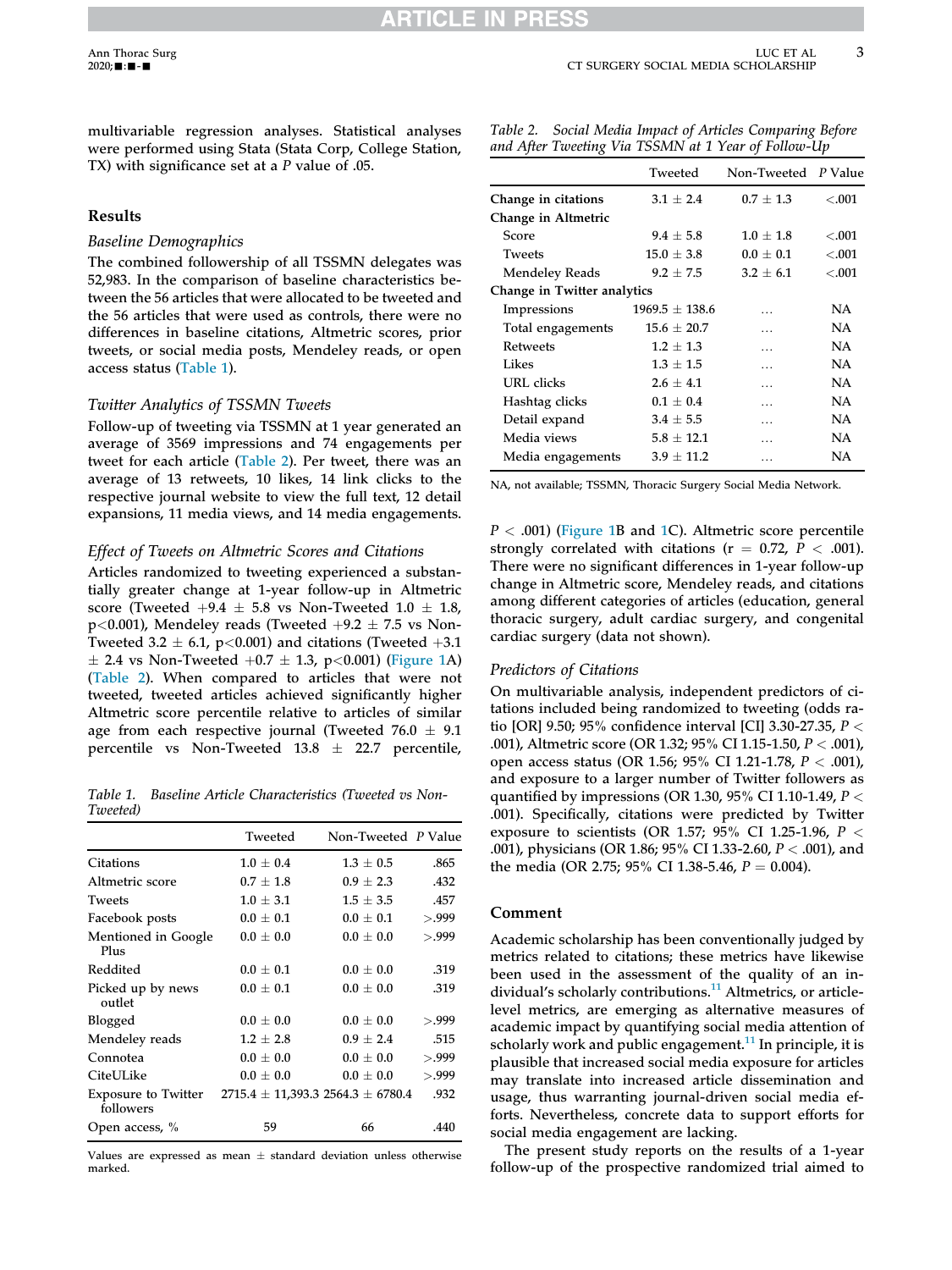

Figure 1. One-year outcomes of the Thoracic Surgery Social Media Network Randomized Prospective Social Media Trial demonstrating tweeting improves change in (A) citations; (B) Altmetric score; and (C) Altmetric percentile relative to journal and age.

study the role of the social media group TSSMN in the dissemination of cardiothoracic surgery scholarly literature. We demonstrate that, compared with articles not tweeted that were used as controls, articles randomized to tweeting experienced substantially higher Altmetric scores, greater Altmetric score percentiles relative to articles of similar age from the respective journal, and greater increases in citations at 1 year. On multivariable analysis, independent predictors of citations included being randomized to tweeting, Altmetric score, open access status, and exposure to a larger number of Twitter followers.

Previous work exploring the potential of tweeting to increase journal article dissemination has resulted in findings that have been mixed. A randomized trial conducted by Fox and associates $12,13$  of articles published in Circulation did not demonstrate a difference in 30-day page views for articles that were tweeted and posted to Facebook when compared with those that were not. In contrast, a randomized trial showed that tweeting articles from Academic Medicine<sup>14</sup> and Cochrane Reviews<sup>15</sup> increased page views at 30 days and 7 days of follow-up, respectively. Furthermore, Hawkins and colleagues $16,17$ demonstrated that physician-led programs to tweet about articles accrue higher online engagement as quantified by weekly page views than tweets originating only through Twitter accounts managed by the journals themselves. Recognizing that page views are only one aspect of social media exposure, other studies have demonstrated that article mentions on Twitter (within days of publication) correlated highly with eventual citations;<sup>8</sup> however, other studies of Altmetrics (including Twitter mentions) of articles demonstrate weak relationships with article access and eventual citation.<sup>18-20</sup>

Our study contributes to the ongoing research on the efficacy of social media strategies to improve article reach by using a rigorous study design, randomizing articles 1:1 to be tweeted or not, and performing longitudinal followup of multiple metrics of scholarly dissemination at 1 year's time including Altmetric scores and citations. We add to our prior study<sup>9</sup> that demonstrates that there is a rise in social media impact (Altmetric scores and Twitter analytics) in relation to article tweets with a plateau effect on early follow-up of 7 days by furthering this finding

with demonstrated translation to change in citations at 1 year of follow-up. Our finding of an association between open access status and citations has implications for authors and journals to consider their open access policies to increase readership. Regardless of the modality for dissemination, our study suggests that greater public accessibility for a public and scientific readership may contribute to higher Altmetric score, Altmetric percentile, and, ultimately, citations.

We demonstrate the feasibility of establishing a social media working group (TSSMN) with large social media followership of 52,983 consisting of key opinion leaders in cardiothoracic surgery and the impact of their tweeting activity on alternative article-level metrics and citations. Future use of more comprehensive social media strategies and their effects on article dissemination should be tested in a similarly rigorous manner.

#### Study Limitations

Our study is subject to a number of limitations that must be considered in the interpretation of the data. Although we were able to demonstrate social media impact and attention, alternative metrics do not differentiate between positive and negative attention as well as quality of the tweet or article. It is possible that citations occur because of the importance of the article, irrespective of targeted social media dissemination of the article via TSSMN. No single metric provides a reader with a comprehensive measurement of the quality and importance of an article and are each subject to their own set of limitations.<sup>21</sup> Our study is limited in sample size, confined to articles published in The Annals of Thoracic Surgery and The Journal of Thoracic and Cardiovascular Surgery, where the large followership of TSSMN can limit the replicability of this approach for implementation in other journals. It is possible that social media campaigns over a limited timespan with high frequency can lead to tweet burnout for followers; in this study, however, there was no significant change in viewer engagement over the 2-week period. Furthermore, we were unable to account for social media activity of other Twitter users who may have promoted the article, in addition to TSSMN, which may confound our results. Future studies will aim to correlate social media attention to long-term article citations and